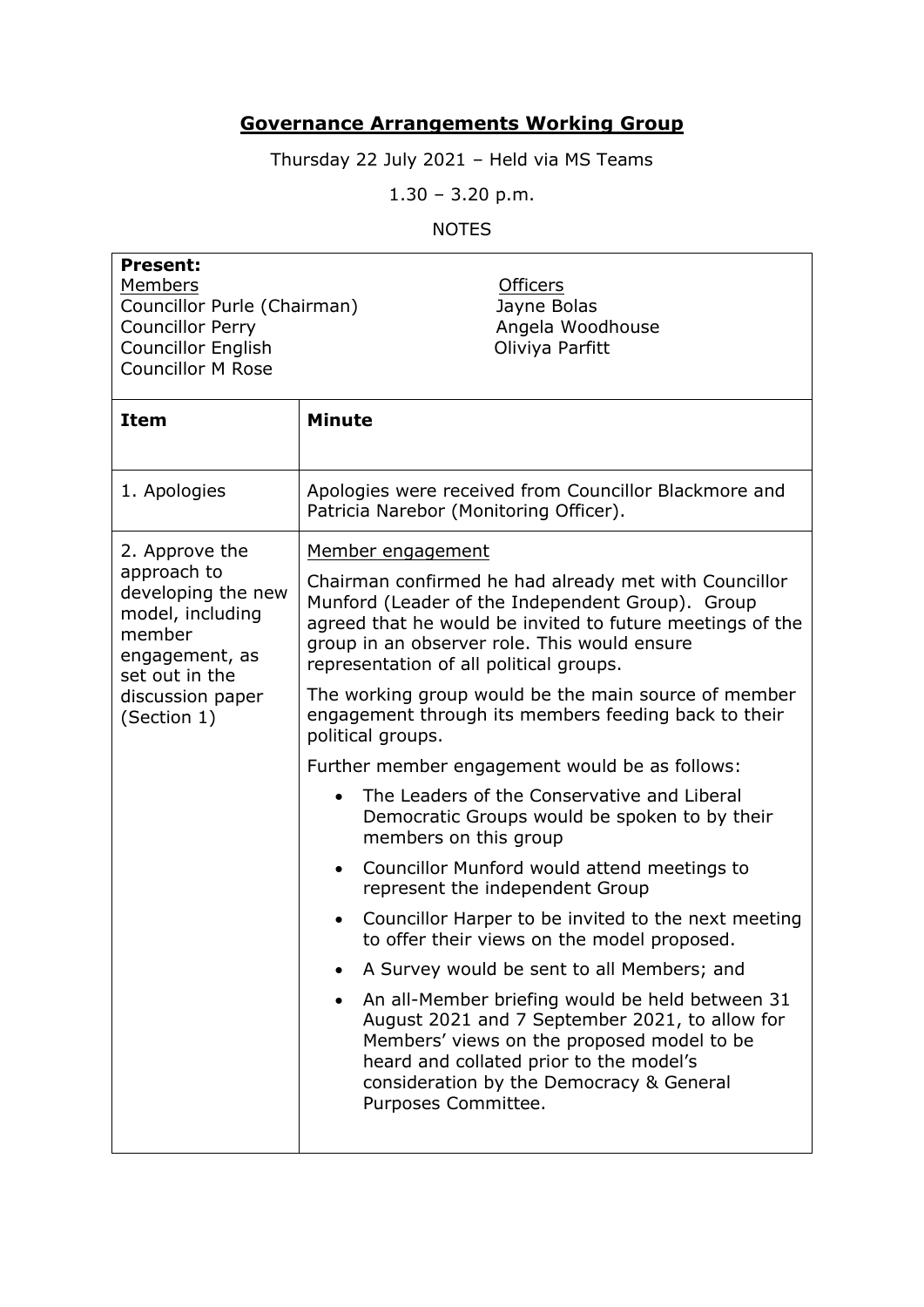| 3. Develop and<br>agree the principles<br>for the new | Councillor English suggested that the notes distributed to<br>members following his discussions with the Chairman<br>were the basis forward.                                                                                                                                                                                                                                                                                                                                                                                         |
|-------------------------------------------------------|--------------------------------------------------------------------------------------------------------------------------------------------------------------------------------------------------------------------------------------------------------------------------------------------------------------------------------------------------------------------------------------------------------------------------------------------------------------------------------------------------------------------------------------|
| structure (Section<br>2)                              | Chairman suggested that key concepts be discussed<br>nevertheless, and these were discussed in detail.                                                                                                                                                                                                                                                                                                                                                                                                                               |
|                                                       | A. Member Involvement in Decision Making                                                                                                                                                                                                                                                                                                                                                                                                                                                                                             |
|                                                       | It was felt that Members should be involved in the<br>decision-making process as much as possible to prevent<br>disenfranchisement with the new model. This would<br>include easily accessible agenda papers for the<br>Cabinet/Policy Advisory Committee Meetings for all<br>Members.                                                                                                                                                                                                                                               |
|                                                       | Additionally, other tools would include: -                                                                                                                                                                                                                                                                                                                                                                                                                                                                                           |
|                                                       | Ability to pose questions in any forum<br>$\bullet$                                                                                                                                                                                                                                                                                                                                                                                                                                                                                  |
|                                                       | Full council motions et cetera (Issues around<br>$\bullet$<br>program formulation were not really discussed)                                                                                                                                                                                                                                                                                                                                                                                                                         |
|                                                       | Member agenda item requests should be<br>$\bullet$<br>facilitated without difficulty. Policy committees<br>would be able to request reports for themselves or<br>to be sent directly to the Executive. Possible<br>mechanism for multiple members to refer serious<br>service failures or nuisances directly to Executive.                                                                                                                                                                                                           |
|                                                       | Overview & Scrutiny mechanisms e.g. call-ins and<br>$\bullet$<br>'Councillor Calls for Action'                                                                                                                                                                                                                                                                                                                                                                                                                                       |
|                                                       | B. Flexibility - determining cabinet portfolios and<br>numbers?                                                                                                                                                                                                                                                                                                                                                                                                                                                                      |
|                                                       | No decisions were made on the number of portfolio<br>holders, as it was noted that this was the Leader's<br>prerogative in an executive model of governance and this<br>inherent flexibility needed to be considered when<br>designing accompanying features.                                                                                                                                                                                                                                                                        |
|                                                       | A number of issues & permutations concerning the<br>Executive were discussed, however. These included the<br>limitations of an Executive with a small number of<br>members, potential for lop-sided portfolios where too<br>many were created (e.g. 'Strategic Planning' versus<br>'Community'), inclusion of non-portfolio holders in the<br>'cabinet', or a limited number of portfolios similar to<br>current service committee briefs but with the Executive<br>including both the Lead-Member & Deputy Lead Member<br>for each. |
|                                                       | C. Accountability and Transparency                                                                                                                                                                                                                                                                                                                                                                                                                                                                                                   |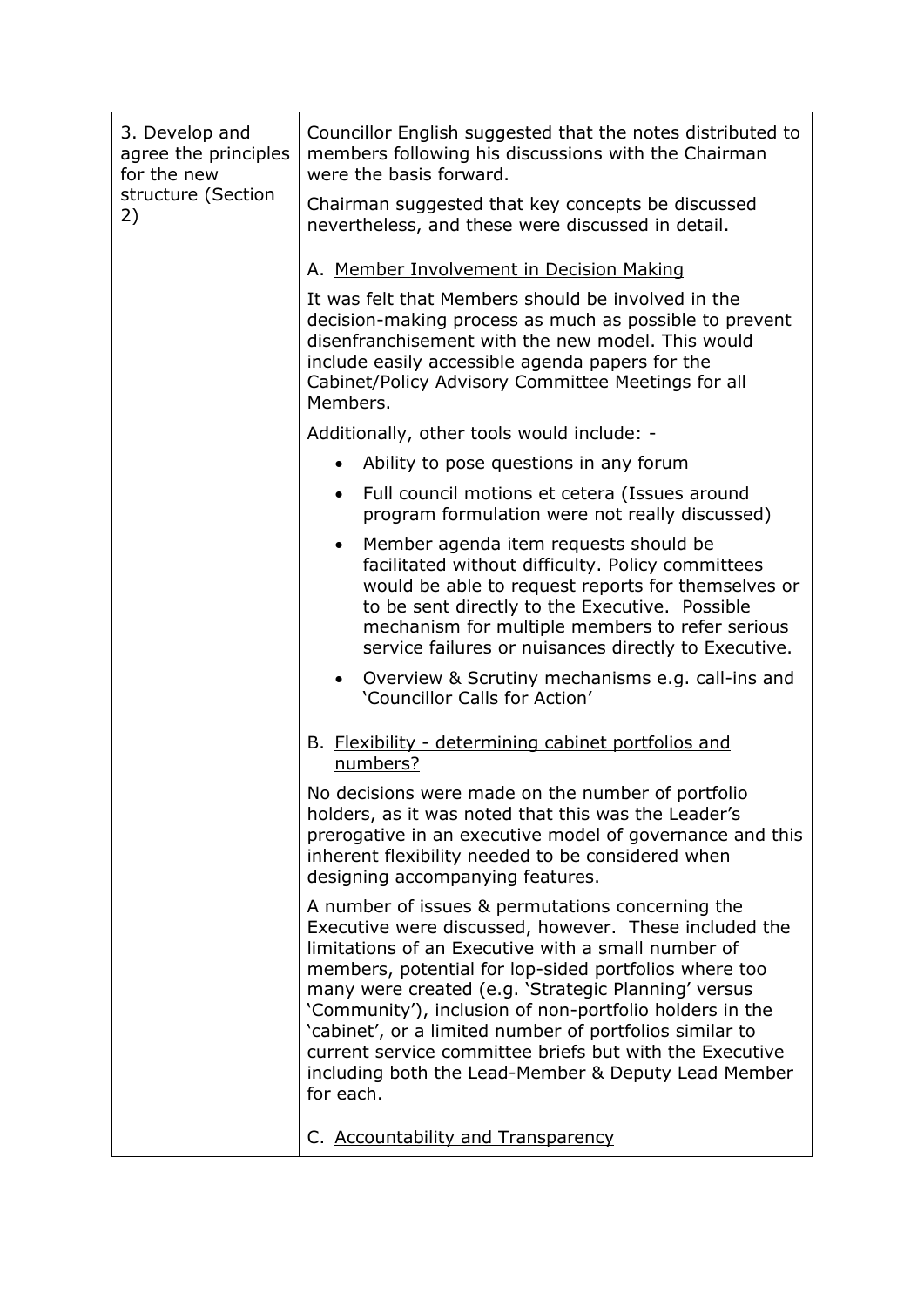| Transparency would be achieved through a number of<br>mechanisms: -                                                                                                                                                                                                                                                                                              |
|------------------------------------------------------------------------------------------------------------------------------------------------------------------------------------------------------------------------------------------------------------------------------------------------------------------------------------------------------------------|
| Members' rights (as above)<br>$\bullet$                                                                                                                                                                                                                                                                                                                          |
| Public participation (as below)<br>$\bullet$                                                                                                                                                                                                                                                                                                                     |
| The interaction between, and the procedures of,<br>$\bullet$<br>the Policy Committees and the Executive.                                                                                                                                                                                                                                                         |
| There would be a number of Policy Committees. There<br>was some discussion as to how these would be<br>constituted: -                                                                                                                                                                                                                                            |
| Preference for being constituted as advisory<br>committees (per TMBC) as opposed to O&S<br>committees (per TWBC).                                                                                                                                                                                                                                                |
| Preference for Lead Member to chair & be part of<br>$\bullet$<br>the Advisory Committee to ensure relevance,<br>communication & more collegiate working than a<br>'distant' cabinet would afford.                                                                                                                                                                |
| The (relevant) Cabinet Member would Chair these<br>$\bullet$<br>meetings, increasing their engagement with<br>Members and to provide further pre-decision<br>scrutiny.                                                                                                                                                                                           |
| The Executive would then be expected to follow<br>$\bullet$<br>the resolutions of the Committee when decisions<br>were taken or to have a good reason for departing<br>from these.                                                                                                                                                                               |
| The Chairman explained the importance of<br>$\bullet$<br>"minimum exposure time" for reports & issues to<br>facilitate public engagement in controversial issues<br>e.g. a report requiring a decision would go to the<br>Policy Committee first and then the Executive in<br>the same month, this would result in a 3-week<br>minimum (compared to 1-week now). |
| The policy committees could soak-up the bulk of<br>the reports "for noting".                                                                                                                                                                                                                                                                                     |
| Chairman suggested that if portfolios closely matched<br>the existing service committee briefs, there would be<br>four (4) such policy committees: one each in place of<br>CHE, ERL/HCL, & SPI/SPSS and one for Finance &<br>Corporate Services.                                                                                                                 |
| In discussing whether it was appropriate for the<br>(relevant) Cabinet Member to Chair the Committee, an<br>example of having a Junior or Deputy Cabinet Member in<br>attendance instead was raised [per Swale BC]                                                                                                                                               |
| An increase in the level of pre-decision scrutiny would<br>likely reduce the use of Call-In procedures from the                                                                                                                                                                                                                                                  |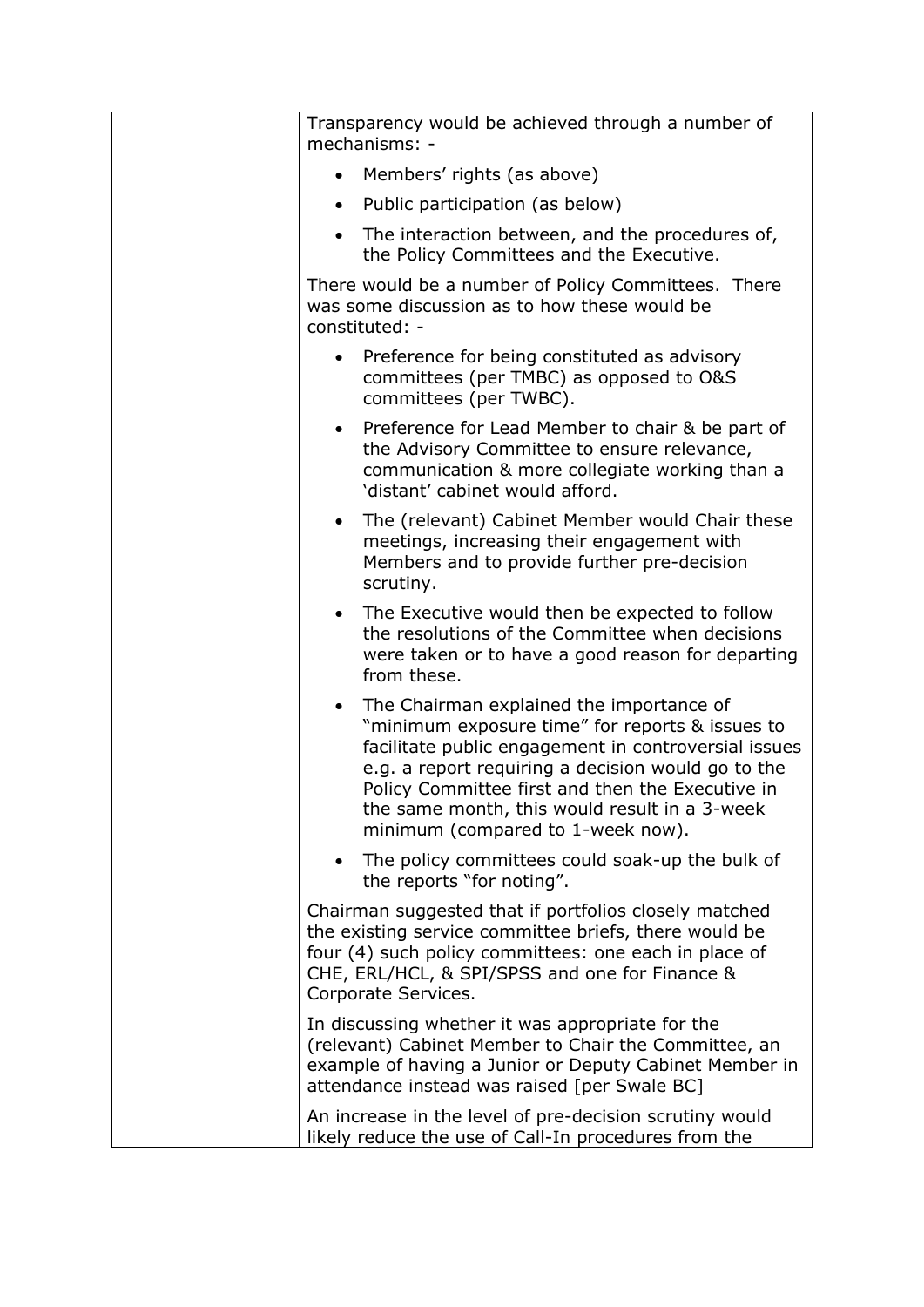| Overview and Scrutiny, allowing agreed decisions to be<br>implemented with ease.                                                                                                                                                                                                                                                                   |
|----------------------------------------------------------------------------------------------------------------------------------------------------------------------------------------------------------------------------------------------------------------------------------------------------------------------------------------------------|
| There was a firm consensus that all decisions be taken in<br>public, rather than just publishing the decision, to<br>increase accountability and transparency.                                                                                                                                                                                     |
| The link to the Local Government Boundary Review was<br>highlighted.                                                                                                                                                                                                                                                                               |
| D. Delegation to individual members                                                                                                                                                                                                                                                                                                                |
| The difference between individual and collective decision<br>making was discussed at some length. The former would<br>likely to allow for greater speed but would be more prone<br>to the individual member being "nobbled". Consideration<br>of the types of decisions that could be made by individual<br>decision makers was briefly mentioned. |
| No definitive decision was not made. Instead, the<br>consensus was that the Group has no preference on<br>individual v collective decisions, but the key<br>requirements were the making of decisions in public and<br>members' access & inclusion in the decision-making<br>process.                                                              |
| E. Overview and Scrutiny                                                                                                                                                                                                                                                                                                                           |
| There would be one Overview and Scrutiny (O&S)<br>Committee (as the minimum legal requirement), to be<br>Chaired by a member not from the administrative group.<br>This could be a Constitutional requirement.                                                                                                                                     |
| It was felt that only one O&S Committee was needed,<br>due to the increased level of pre-decision scrutiny built<br>into the model, as outlined above.                                                                                                                                                                                             |
| As the Council had engaged well with the Scrutiny<br>process in previous years, the O&S rules and procedures<br>implemented might be revisited to assess its applicability<br>and desirability in the new model.                                                                                                                                   |
| The importance of co-option in relation to an individual's<br>position and/or their experience was highlighted -<br>particularly when considering the review work that O&S<br>Committees often undertake. This would be carried into<br>the new model.                                                                                             |
| F. Public Participation                                                                                                                                                                                                                                                                                                                            |
| It was felt that, compared to other Kent Councils, MBC<br>currently facilitated a good level of public engagement<br>through questions, public speaking and petitions and that<br>this should continue under the new model.                                                                                                                        |
| Public questions could occur at Full Council, Cabinet<br>Meetings, Policy Meetings and at regulatory Committees                                                                                                                                                                                                                                    |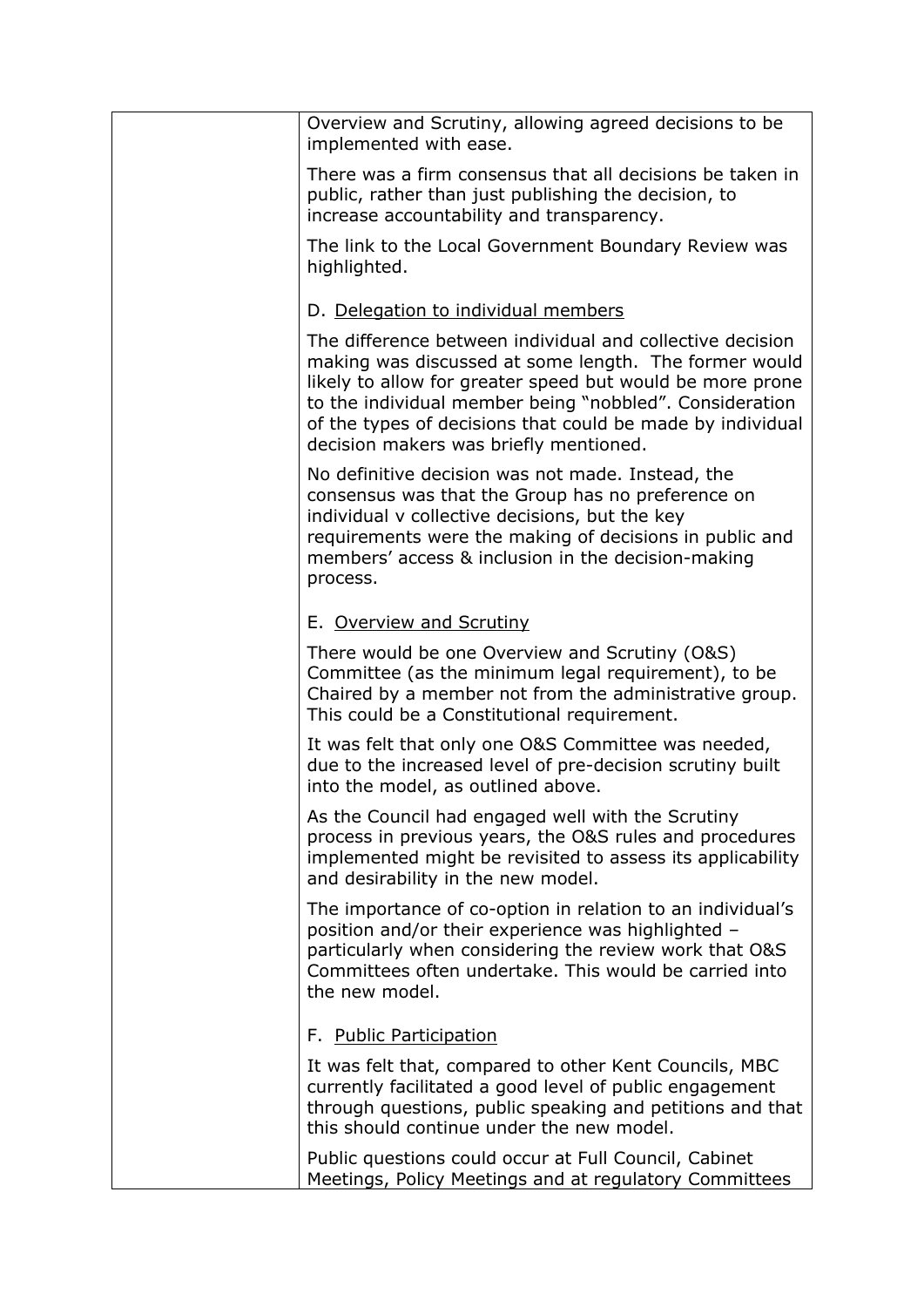|                                                                                            | (where applicable, e.g. Licensing). The existing<br>conditions which public questions and public speaking<br>had to meet would largely be retained but with greater<br>emphasis on preventing the same and/or similar<br>questions from being asked repeatedly.                                                                                                                                                     |
|--------------------------------------------------------------------------------------------|---------------------------------------------------------------------------------------------------------------------------------------------------------------------------------------------------------------------------------------------------------------------------------------------------------------------------------------------------------------------------------------------------------------------|
|                                                                                            | There was support expressed for recording the answers<br>to the questions in the minutes, to prevent the public<br>from having to search the webcast recording.<br>Consideration was given as to whether this would be<br>enforced for the original question only, due to the<br>provision of an officer response for Chairmen. It was<br>noted that they were not always used.                                     |
|                                                                                            | Support was expressed for continuing public participation<br>through virtual means and webcasting all types of<br>meeting. This was linked to the transparency of the<br>Council's actions and the decisions being taken.                                                                                                                                                                                           |
|                                                                                            | The Legal Team would be consulted on a petitions<br>scheme.                                                                                                                                                                                                                                                                                                                                                         |
|                                                                                            | G. Resourcing a new Model                                                                                                                                                                                                                                                                                                                                                                                           |
|                                                                                            | Given the preferences expressed which included the<br>number of Committees, the monthly meeting cycle and<br>the administrative tasks such as the Forward Plan and<br>the issuing of decisions, it was possible that an additional<br>Democratic Services Officer may be needed. This was in<br>part due to the small size of the current team in place<br>and could be considered later on, if and when necessary. |
|                                                                                            | Some concern was expressed over how the scrutiny work<br>might be resourced to ensure its effectiveness.                                                                                                                                                                                                                                                                                                            |
|                                                                                            | <b>Outstanding Issues</b>                                                                                                                                                                                                                                                                                                                                                                                           |
|                                                                                            | Outstanding concepts (from the notes distributed by the<br>Chairman & Cllr English prior to the meeting) include: -                                                                                                                                                                                                                                                                                                 |
|                                                                                            | An Administration's Programme v the role of the<br>'Forward Plan'                                                                                                                                                                                                                                                                                                                                                   |
|                                                                                            | Whether an individual Policy Committee should be<br>designated 'finance committee' or whether this should<br>remain shared between committees.                                                                                                                                                                                                                                                                      |
| 4. Consider the<br>questions within<br>the discussion<br>paper that will<br>inform the new | This was considered throughout the discussion.                                                                                                                                                                                                                                                                                                                                                                      |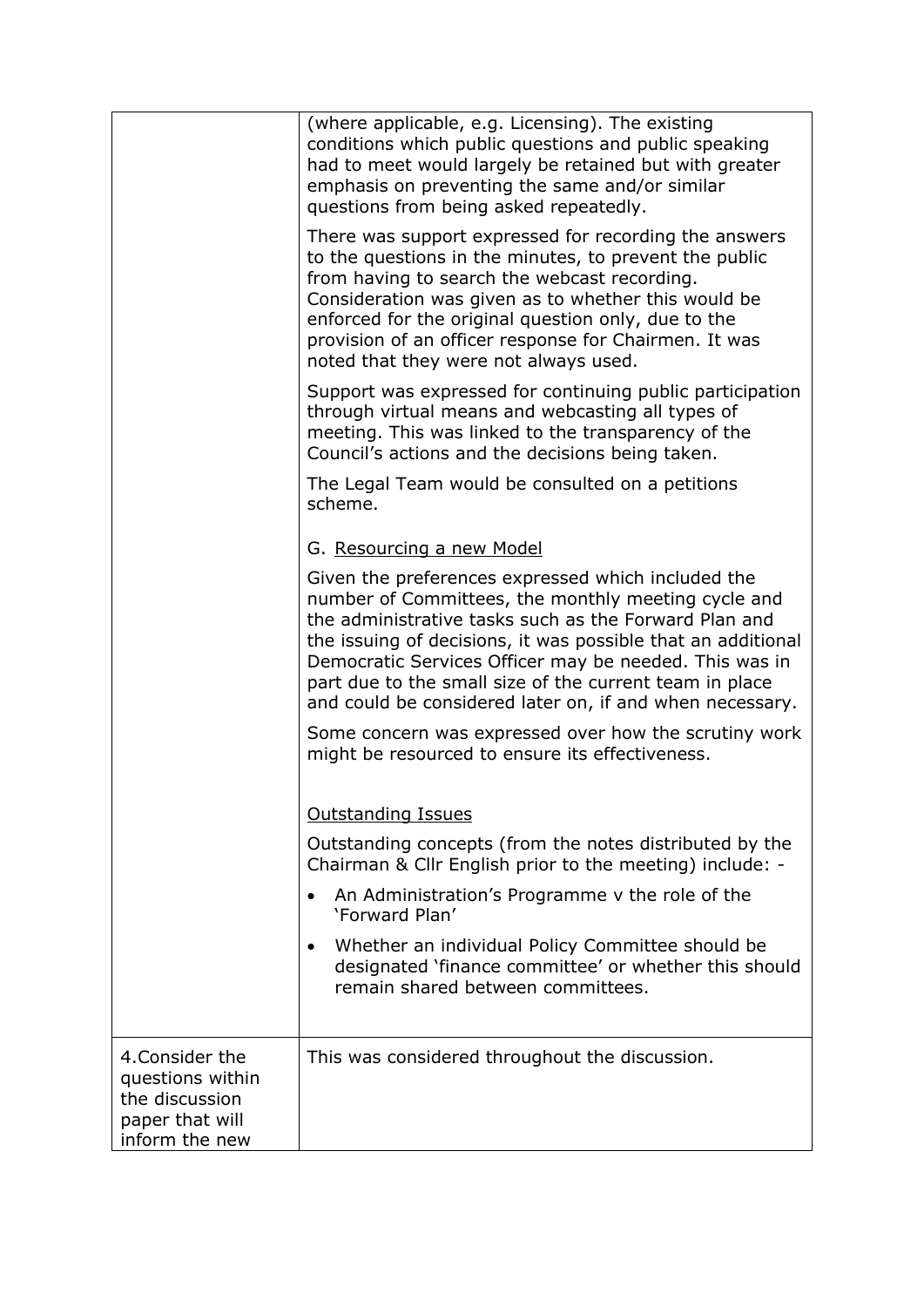| model's<br>development. |                                                                                                                           |
|-------------------------|---------------------------------------------------------------------------------------------------------------------------|
| 5. Agree the next       | <b>Actions: That</b>                                                                                                      |
| steps and Actions       | 1. Councillor Harper be invited to the next meeting of<br>the group;                                                      |
|                         | 2. Councillor Munford attend all working group<br>meetings to ensure the independent group were<br>represented            |
|                         | 3. Councillors on the group to approach their Group<br>Leaders for their views                                            |
|                         | 4. An all Member briefing be arranged prior to the<br>Democracy and General Purposes Committee<br>meeting in September.   |
|                         | 5. Survey questions be presented to the group at its<br>next meeting for consideration; and                               |
|                         | 6. A diagram outlining the preferred model be<br>developed by officers and presented to the group<br>at its next meeting. |
| 6. Closure              | The meeting closed at 3:20pm and the members<br>expressed their thanks to the officers present.                           |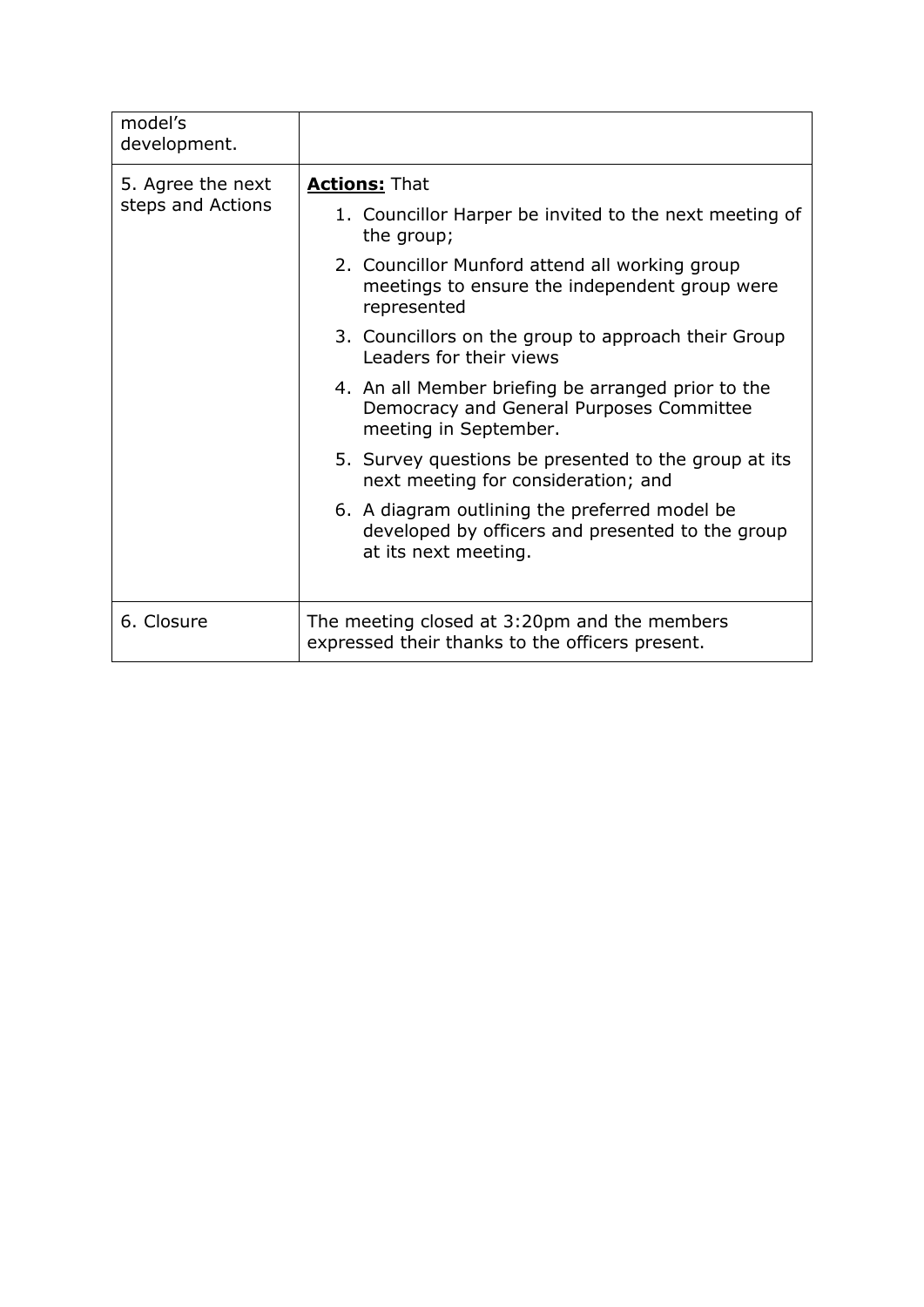## **Governance Arrangements Working Group**

Thursday 29 July 2021 – Held via MS Teams

3.00 – 4.50 p.m.

## NOTES

| <b>Present:</b><br>Members<br>Councillor Purle (Chairman)<br><b>Councillor Perry</b><br><b>Councillor English</b><br><b>Councillor M Rose</b><br><b>Group Leaders</b><br><b>Councillor Munford</b><br><b>Councillor Harper</b> | <b>Officers</b><br>Jayne Bolas<br>Angela Woodhouse<br>Oliviya Parfitt                                                                                                                                                                                                                                                                                                                                                                                                                                                                                                                                                                                                                                                                                                                                                                                                        |
|--------------------------------------------------------------------------------------------------------------------------------------------------------------------------------------------------------------------------------|------------------------------------------------------------------------------------------------------------------------------------------------------------------------------------------------------------------------------------------------------------------------------------------------------------------------------------------------------------------------------------------------------------------------------------------------------------------------------------------------------------------------------------------------------------------------------------------------------------------------------------------------------------------------------------------------------------------------------------------------------------------------------------------------------------------------------------------------------------------------------|
| <b>Item</b>                                                                                                                                                                                                                    | <b>Minute</b>                                                                                                                                                                                                                                                                                                                                                                                                                                                                                                                                                                                                                                                                                                                                                                                                                                                                |
| 1. Apologies                                                                                                                                                                                                                   | Apologies were received from Councillor Blackmore and<br>Patricia Narebor (Monitoring Officer).                                                                                                                                                                                                                                                                                                                                                                                                                                                                                                                                                                                                                                                                                                                                                                              |
| 2. Executive Model<br>(including the<br>presentation of a flow<br>diagram)                                                                                                                                                     | DIAGRAM OF THE PROPSED EXECUTIVE MODEL'S<br><b>STRUCTURE</b><br>The diagram of the proposed executive model's structure<br>had been sent to the group members ahead of the meeting,<br>alongside a diagram created by the Chairman.<br>The Council's regulatory (and other) Committees had been<br>left out of the diagram as these could be considered in the<br>future.<br>The questions arising from the Officer model were discussed<br>as follows:<br>Will the terms of reference (ToR) for the Policy Advisory<br>Committees (PACs) mirror those of the existing Service<br>Committees?<br>The Chairman emphasised that the Leader of the Council<br>would be responsible for the number and ToR of the<br>Cabinet Member portfolios. The PACs would mirror these<br>portfolios. This then aligned well with the PACs being<br>Chaired by the relevant Cabinet Member. |
|                                                                                                                                                                                                                                | There would not be more than four PACs. The wording of<br>the Constitution would need to allow for flexibility so that<br>the PACs could adapt to any changes in a portfolio's ToR.                                                                                                                                                                                                                                                                                                                                                                                                                                                                                                                                                                                                                                                                                          |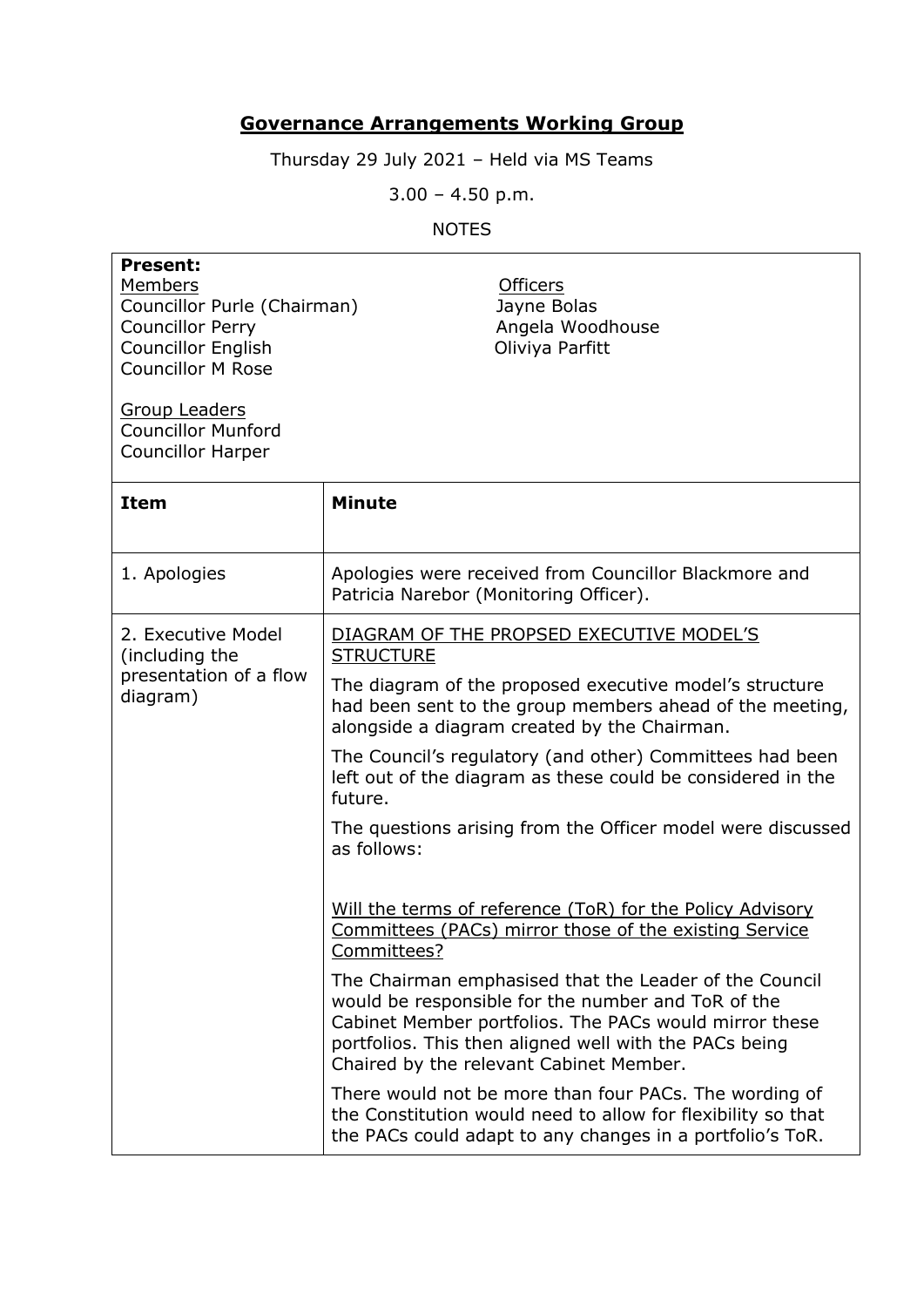| The Council's Policy and Resources Committee functions<br>would likely be split amongst a Finance/Corporate Services<br>Committee and the Cabinet. However, this would be<br>decided by the Leader of the Council and no decisions had<br>yet been made.                                                                                                                                                   |
|------------------------------------------------------------------------------------------------------------------------------------------------------------------------------------------------------------------------------------------------------------------------------------------------------------------------------------------------------------------------------------------------------------|
| The preferred Membership of the PACs was 9 Members, as<br>a larger membership could be difficult to Chair.                                                                                                                                                                                                                                                                                                 |
| Will Corporate Services be solely responsible for finance or<br>will this be shared?                                                                                                                                                                                                                                                                                                                       |
| No definitive decision was made. As outlined above, the<br>Corporate Services Committee would reflect the<br>responsibilities of the relevant Cabinet Members/Cabinet<br>once this has been decided.                                                                                                                                                                                                       |
| The division of powers between full Council and the<br>Executive were noted, as the former would assume overall<br>responsibility for certain issues, such as policy and<br>budgetary considerations.                                                                                                                                                                                                      |
| Will every decision, or just Key Decisions, pass through the<br>PACs?                                                                                                                                                                                                                                                                                                                                      |
| The Group supported that all decisions except those agreed<br>by full Council through an Administration Programme (akin<br>to a manifesto) would be subject to pre-decision scrutiny<br>through the relevant PAC. Once the PAC was able to make a<br>recommendation and/or provide advice to the relevant<br>Cabinet Member, the matter would be referred to the<br>Cabinet Member/Cabinet for a decision. |
| Another exception would be where a Cabinet Member had<br>referred a decision to the Cabinet as a whole.                                                                                                                                                                                                                                                                                                    |
| Will there be individual Cabinet Member Decision Making?<br>Will this include Key and/or Non-Key Decisions?                                                                                                                                                                                                                                                                                                |
| Individual Cabinet Member Decision Making would be likely<br>and was included within the Chairman's diagram. The<br>parameters of these decisions would depend on the<br>respective portfolio ToR and the administration programme<br>if agreed by the Council.                                                                                                                                            |
| DECISION-MAKING DIAGRAM                                                                                                                                                                                                                                                                                                                                                                                    |
| The Head of Policy, Communications and Governance<br>introduced the flow diagram and noted that the Forward<br>Plan was a legislative requirement. The stages within the                                                                                                                                                                                                                                   |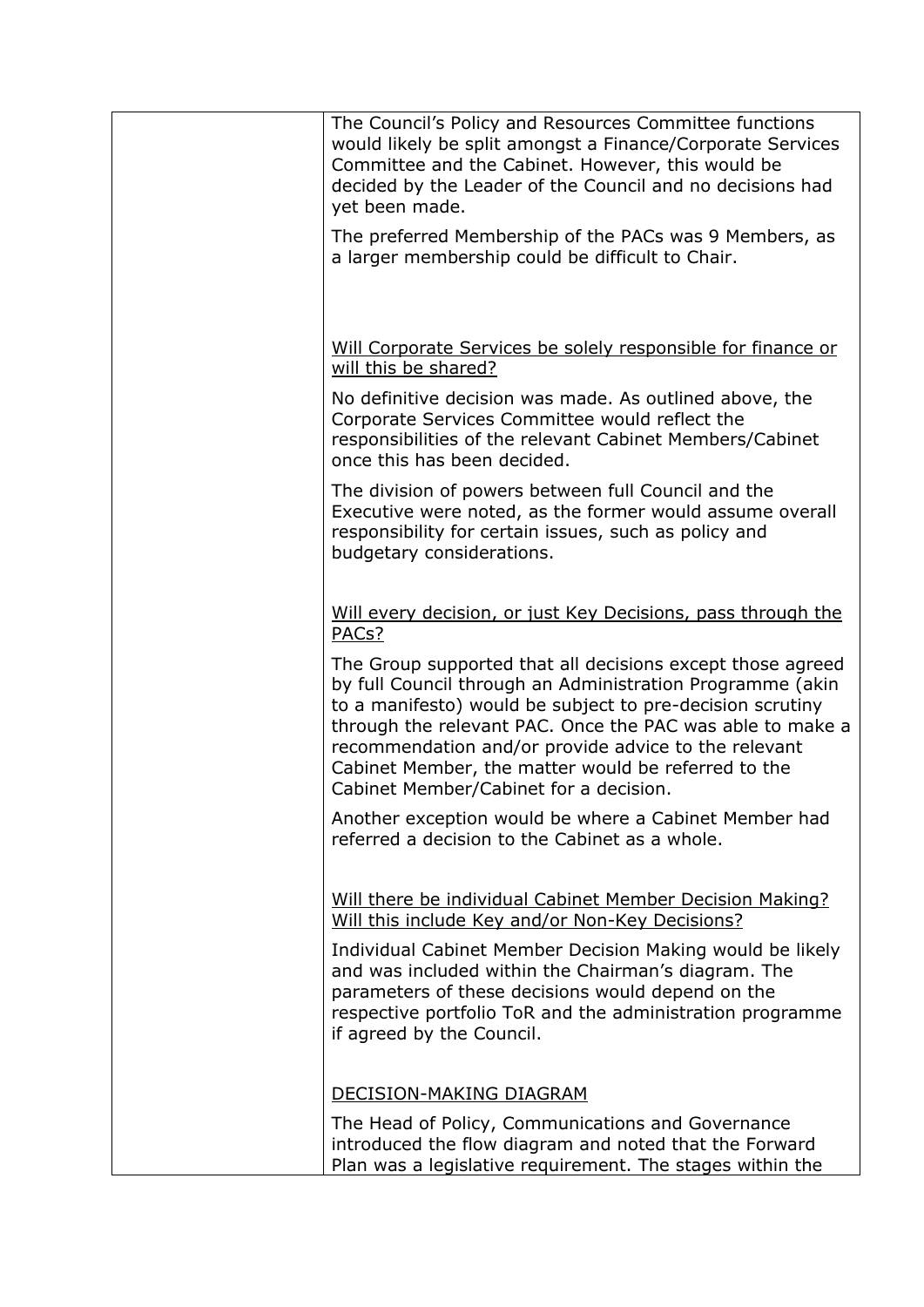|                                                        | diagrams and timescales of the decision-making process<br>with and without the use of Call-In were outlined. The<br>Overview and Scrutiny (O&S) Committee would be able to<br>conduct policy reviews.                                                                                                                                                                                                                                                                                                                |
|--------------------------------------------------------|----------------------------------------------------------------------------------------------------------------------------------------------------------------------------------------------------------------------------------------------------------------------------------------------------------------------------------------------------------------------------------------------------------------------------------------------------------------------------------------------------------------------|
|                                                        | The Working Group felt that the system being proposed was<br>flexible, expressing support for the decision-making process<br>as shown within the diagram.                                                                                                                                                                                                                                                                                                                                                            |
|                                                        | In response to questions from the visiting Group Leaders,<br>the Chairman confirmed that the pre-decision scrutiny<br>undertaken by the PACs would reduce the number of call-<br>ins whilst allowing the O&S committee to conduct in depth<br>review work as required. The importance of co-opted<br>members, due to both experience and position was<br>reiterated. The resourcing pressures arising out of the<br>proposed model had been considered at the group's<br>previous meeting.                           |
|                                                        | Visiting Members would be permitted at PAC and Cabinet<br>Meetings, with the assurance of Members accessibility being<br>a key function of the proposed model.                                                                                                                                                                                                                                                                                                                                                       |
| 3. Outstanding Issues<br>from the previous<br>meeting: | 3a. As the legislative requirement for a Forward Plan was<br>noted above, the Chairman provided greater detail on the<br>proposed Administrative Programme.                                                                                                                                                                                                                                                                                                                                                          |
| a. Administration's<br>programme v.<br>Forward plan    | The Programme would outline the actions that the Council<br>wished to achieve across the next Municipal Year/a specific<br>time frame. The decisions associated with the actions would<br>then be implemented by the Cabinet and/or a Cabinet<br>Member.                                                                                                                                                                                                                                                             |
|                                                        | There was some discussion on the types of issue that would<br>be included within the Programme, as there was a<br>difference between agreeing on an outcome versus the<br>actions required to achieve the outcome. To mitigate these<br>concerns, it was noted that any Member could move a<br>motion on the programme's contents or that if any<br>additional funding (outside of the capital programme or<br>budget) was required by the decision maker, then full<br>Council would examine the issue as required. |
| b. consideration of<br>whether a                       | The Head of Policy, Communications and Governance<br>highlighted that any Administrative Programme would need<br>to be considered alongside the Council's Strategic Plan.                                                                                                                                                                                                                                                                                                                                            |
| designated<br>Finance<br>Committee is<br>required.     | This was briefly discussed by the Group, as it was felt that<br>only certain Members had the required in-depth experience<br>and/or knowledge in finance to be able to properly consider<br>the Council's financial positions. The example of the<br>importance of the issues considered by the Audit,<br>Governance and Standards Committee was given as an<br>example.                                                                                                                                             |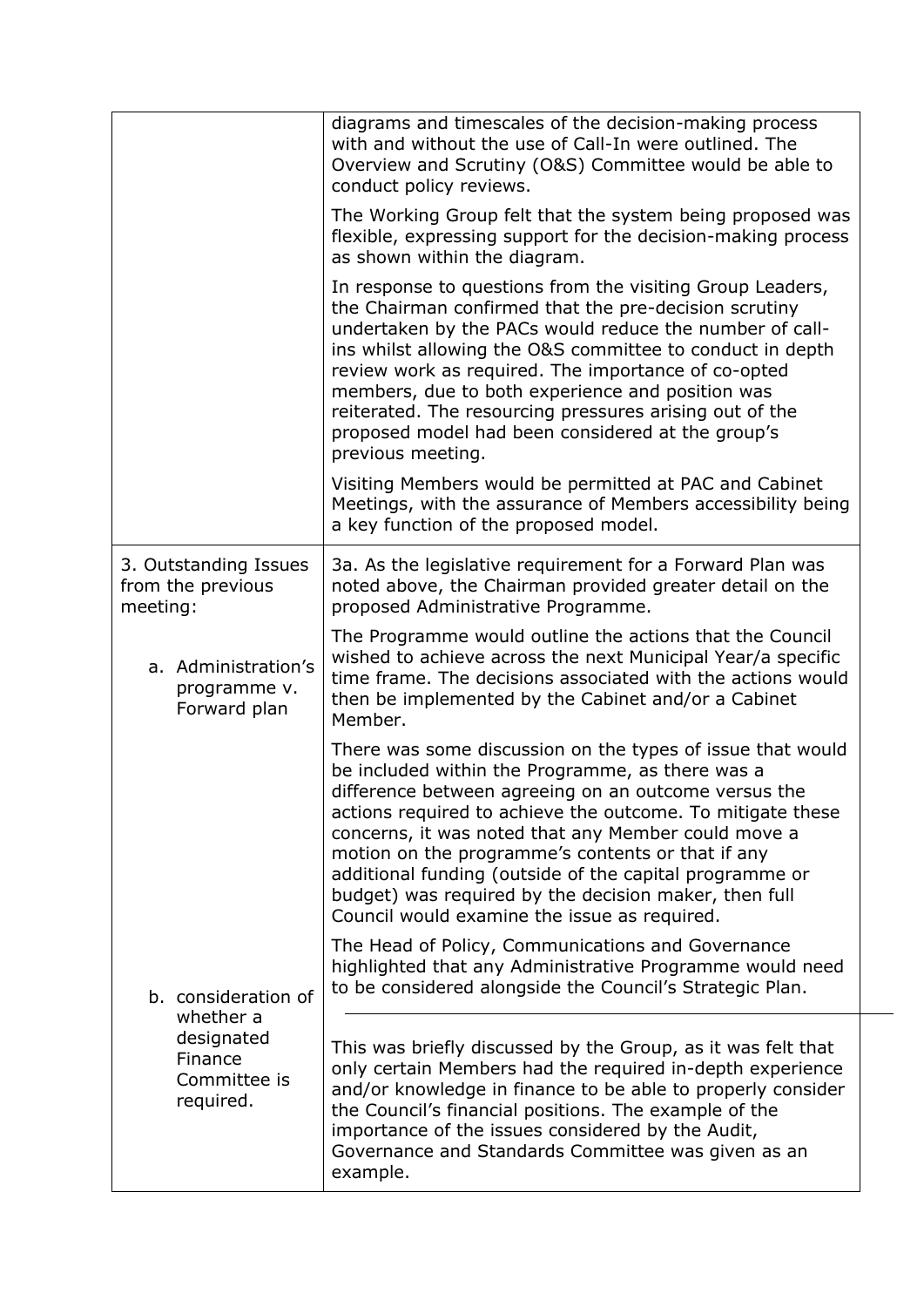| c. Any other<br>design features<br>or principles<br>Members have<br>in mind.                                                            | However, it was raised that the PACs may need to consider<br>the quarterly monitoring reports currently provided to the<br>Council's Service Committees in considering their<br>recommendations to the appropriate Cabinet Member.<br>It was felt that the issue would be further considered once<br>the portfolio's ToR had been drafted, with the relevant PACs<br>ToR to be adapted as required to enable proper pre-<br>decision scrutiny.                                                                                                                                                        |  |
|-----------------------------------------------------------------------------------------------------------------------------------------|-------------------------------------------------------------------------------------------------------------------------------------------------------------------------------------------------------------------------------------------------------------------------------------------------------------------------------------------------------------------------------------------------------------------------------------------------------------------------------------------------------------------------------------------------------------------------------------------------------|--|
|                                                                                                                                         | The Group agreed that the Key principles of the proposed<br>model had been captured within the structure and decision-<br>making diagrams as shown.                                                                                                                                                                                                                                                                                                                                                                                                                                                   |  |
|                                                                                                                                         | In writing the report for the D&GP Committee meeting on 8<br>September 2021, further consideration would be given to<br>ensuring that all Councillors were aware of:                                                                                                                                                                                                                                                                                                                                                                                                                                  |  |
|                                                                                                                                         | The Councillor 'Call for Action' Process;<br>The functions of the Crime and Disorder Committee;<br>and<br>The general training opportunities open to all<br>Councillors.                                                                                                                                                                                                                                                                                                                                                                                                                              |  |
| 4. Thoughts from<br>Leaders of Smaller<br>Political Groups -<br>including views on the<br>hybrid-executive<br>model being<br>developed: | The Leaders of the Labour and Independent Groups were<br>invited to make their comments on the proposed model.                                                                                                                                                                                                                                                                                                                                                                                                                                                                                        |  |
|                                                                                                                                         | Leader of the Labour Group - Councillor Paul Harper                                                                                                                                                                                                                                                                                                                                                                                                                                                                                                                                                   |  |
|                                                                                                                                         | Councillor Harper stated that the executive model proposed<br>ensured a good number of checks and balances. This was<br>namely through the emphasis given to motions to full<br>council, the call-in process, Member questions and Member<br>agenda item requests.                                                                                                                                                                                                                                                                                                                                    |  |
|                                                                                                                                         | It was stated that whilst the number and portfolio ToR for<br>Cabinet Members was at the discretion of the Leader of the<br>Council, only minimal changes to these should occur<br>throughout the Municipal Year. This would avoid confusion<br>on the ToR for the PACs and the types of issues that should<br>be considered by each PAC. This was linked to the<br>experience and expertise of Members in certain areas,<br>which would be maximised through their membership to a<br>PAC that examined the same issues. A consistently<br>changing ToR could instead lead to generalised knowledge. |  |
|                                                                                                                                         | Councillor Harper stated that the use of an Administration<br>Programme needed to be carefully considered.                                                                                                                                                                                                                                                                                                                                                                                                                                                                                            |  |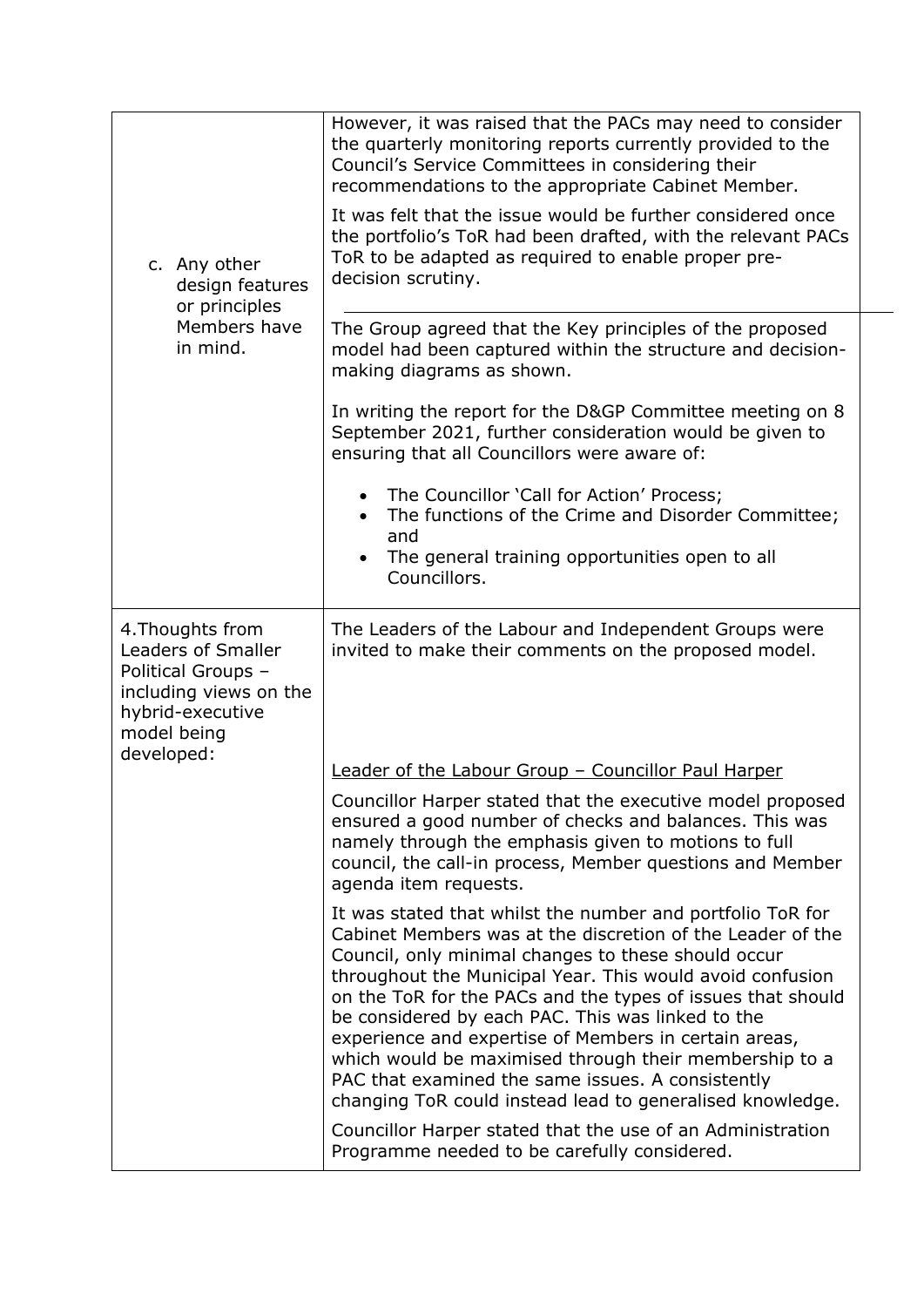|                                                                            | In considering a period of no-overall political control, the<br>Labour Group would expect to have some of the executive<br>posts. The campaign issues addressed would need to be<br>considered in forming a coalition so that some of these<br>could be achieved. If necessary, a larger Membership of 11<br>Councillors to a PAC would be suitable. |
|----------------------------------------------------------------------------|------------------------------------------------------------------------------------------------------------------------------------------------------------------------------------------------------------------------------------------------------------------------------------------------------------------------------------------------------|
|                                                                            | Leader of the Independent Group - Councillor Steve<br>Munford                                                                                                                                                                                                                                                                                        |
|                                                                            | Councillor Munford expressed support for the proposed<br>model. A question was raised on whether the PACs power<br>should the Cabinet Member decide to act in opposition to<br>the former's recommendations.                                                                                                                                         |
|                                                                            | The Independent Group were unlikely to enter into a<br>coalition if there was a period of no-overall control following<br>an election. In such a situation, the importance of synergy<br>between the PACs and Cabinet Members was emphasised.                                                                                                        |
|                                                                            | Given the difficulties associated with Chairing large<br>committees, it was felt that a membership of 9 Members to<br>the PACs was appropriate.                                                                                                                                                                                                      |
|                                                                            | The Group emphasised the importance of Member-led<br>decision making in all scenarios.                                                                                                                                                                                                                                                               |
| 5. Taking stock -<br>What further<br>work/issues do we<br>need to consider | It was felt that further consideration on the protocols for<br>the discussion forums (as shown within the Chairman's<br>diagram) was required.                                                                                                                                                                                                       |
|                                                                            | It was suggested that these meetings become more formal<br>in nature and would be discussed at a future meeting of the<br>group.                                                                                                                                                                                                                     |
| 6. Member survey<br>Questions                                              | The topics covered by the Survey questions were agreed in<br>principle.                                                                                                                                                                                                                                                                              |
|                                                                            | There were some changes required to reflect the discussion<br>and decisions made during the meeting. For example, the<br>explanation to Section 1 (the PAC Committees) needed to<br>be amended to reflect their ToR rather than being based on<br>the Council's current Service Committee remit.                                                     |
|                                                                            | As it was imperative that the Survey was sent out as soon<br>as possible, members would make their amendments and<br>send them to the Chairman. These would then be passed to<br>Officers to implement the changes.                                                                                                                                  |
| 7. Summary of                                                              | <b>Actions: That</b>                                                                                                                                                                                                                                                                                                                                 |
| <b>Agreed Actions</b>                                                      | 1. Any comments on the survey questions would be<br>sent to the Chairman and then officers in order that                                                                                                                                                                                                                                             |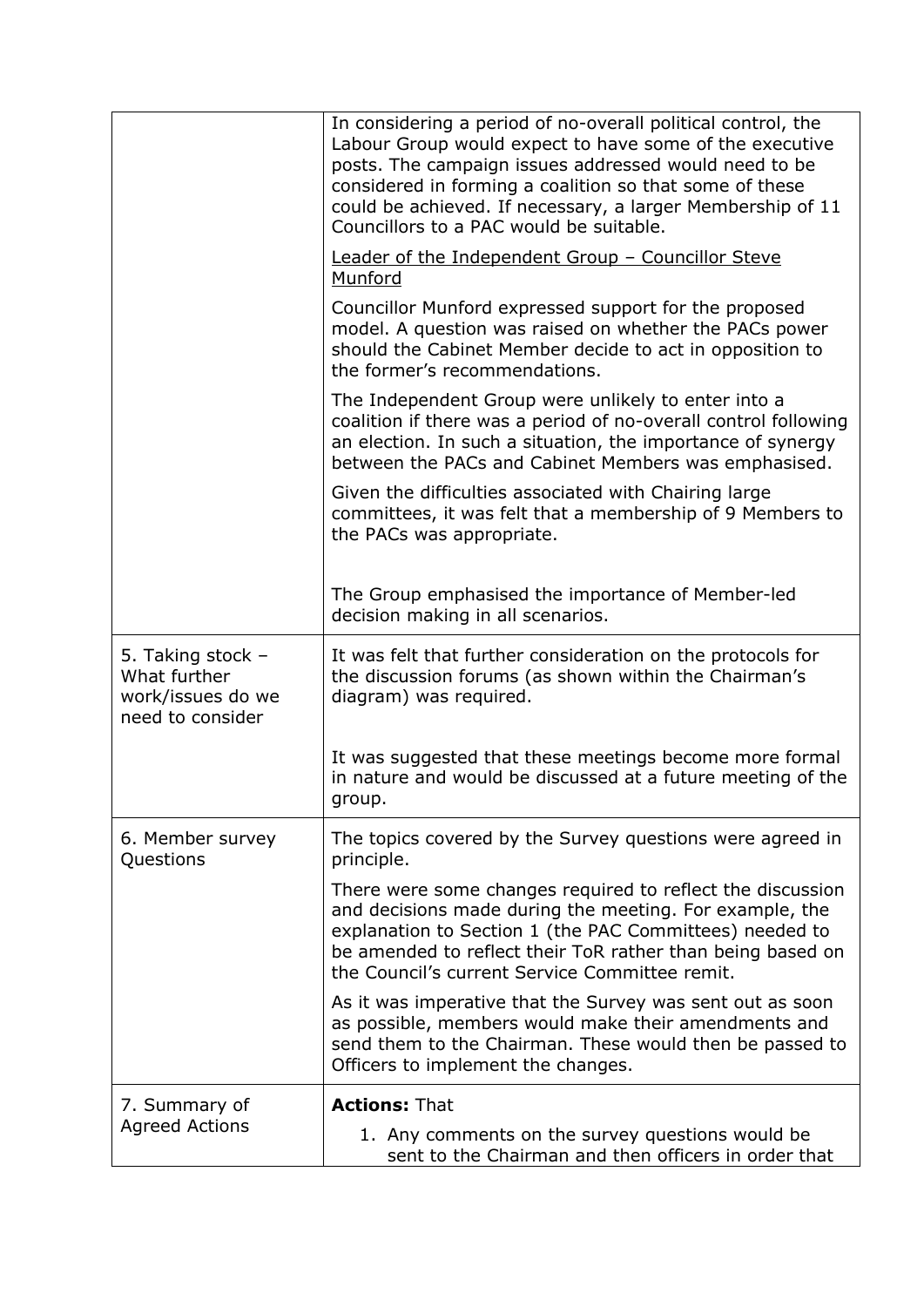|                        | the survey could start during the week commencing<br>2 August 2021;                                                                                                                                  |
|------------------------|------------------------------------------------------------------------------------------------------------------------------------------------------------------------------------------------------|
|                        | 2. The next meeting on the 19 August 2021 would focus<br>on how the Member Briefing would be structured;<br>and                                                                                      |
|                        | 3. The structure and headings for the report to be<br>presented to the Democracy and General Purposes<br>Committee on the 8 September 2021 be discussed at<br>the next meeting of the Working Group. |
| 8. Duration of Meeting | 3.00 p.m. to 4.50 p.m.                                                                                                                                                                               |
|                        | All attendees were thanked for their contributions.                                                                                                                                                  |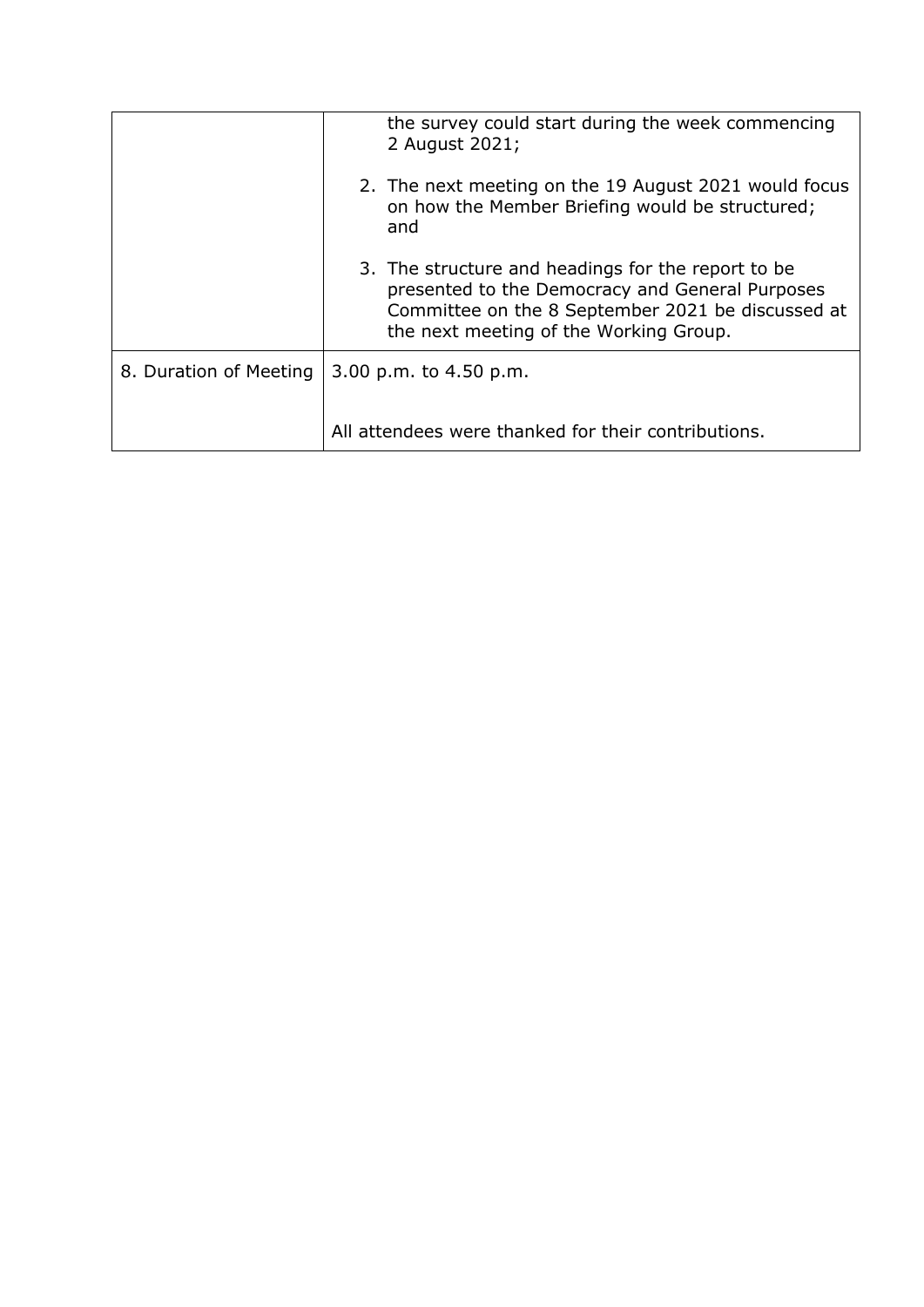## **Governance Arrangements Working Group**

Thursday 19 August 2021 – Held via MS Teams

3.00 – 4.00 p.m.

NOTES (draft)

| <b>Present:</b><br>Members<br><b>Officers</b><br>Councillor Purle (Chairman)<br>Jayne Bolas<br><b>Councillor Perry</b><br>Angela Woodhouse<br><b>Councillor English</b><br>Oliviya Parfitt<br><b>Councillor M Rose</b><br><b>Councillor Munford</b> |                                                                                                                                                                                                                                                                                                                                                                                                                                                                                                                                                                                                                                                                                                                                                                                                                                                                          |  |
|-----------------------------------------------------------------------------------------------------------------------------------------------------------------------------------------------------------------------------------------------------|--------------------------------------------------------------------------------------------------------------------------------------------------------------------------------------------------------------------------------------------------------------------------------------------------------------------------------------------------------------------------------------------------------------------------------------------------------------------------------------------------------------------------------------------------------------------------------------------------------------------------------------------------------------------------------------------------------------------------------------------------------------------------------------------------------------------------------------------------------------------------|--|
| <b>Item</b>                                                                                                                                                                                                                                         | <b>Minute</b>                                                                                                                                                                                                                                                                                                                                                                                                                                                                                                                                                                                                                                                                                                                                                                                                                                                            |  |
| 1. Apologies                                                                                                                                                                                                                                        | Apologies were received from Councillor Blackmore and Patricia<br>Narebor (Monitoring Officer).                                                                                                                                                                                                                                                                                                                                                                                                                                                                                                                                                                                                                                                                                                                                                                          |  |
| 2. Short Update on<br>the Member Survey                                                                                                                                                                                                             | The Head of Policy, Communications and Governance provided<br>an update on the status of the Survey which would close at<br>midnight on Thursday 19 August 2021.                                                                                                                                                                                                                                                                                                                                                                                                                                                                                                                                                                                                                                                                                                         |  |
|                                                                                                                                                                                                                                                     | 22 Councillors had completed the survey so far, with the<br>working group's Members asked to remind their respective<br>political groups to complete the survey.                                                                                                                                                                                                                                                                                                                                                                                                                                                                                                                                                                                                                                                                                                         |  |
|                                                                                                                                                                                                                                                     | It was noted that the feedback received was largely positive,<br>with the following figures outlined:                                                                                                                                                                                                                                                                                                                                                                                                                                                                                                                                                                                                                                                                                                                                                                    |  |
|                                                                                                                                                                                                                                                     | 86% of respondents felt that four Policy Advisory<br>Committees (PACs) was suitable, with 91% agreeing that<br>having terms of reference similar to the existing service<br>committees was suitable. 64% felt positive about the<br>PAC being chaired by the relevant cabinet member.<br>A membership of nine for the PACs was currently the<br>$\bullet$<br>most popular suggestion, with some requests received<br>for a membership of 15.<br>Six respondents had stated that there should be nine<br>cabinet members, four had stated that there should be<br>six cabinet members and five had stated that there<br>should be four cabinet members.<br>88% of respondents were in favour of having deputy<br>cabinet members, with 76% in favour of individual<br>decision making.<br>65% of respondents thought that all decisions should be<br>٠<br>made in public. |  |

• 76% of respondents thought one Overview and Scrutiny (O&S) committee was suitable. 82% of respondent were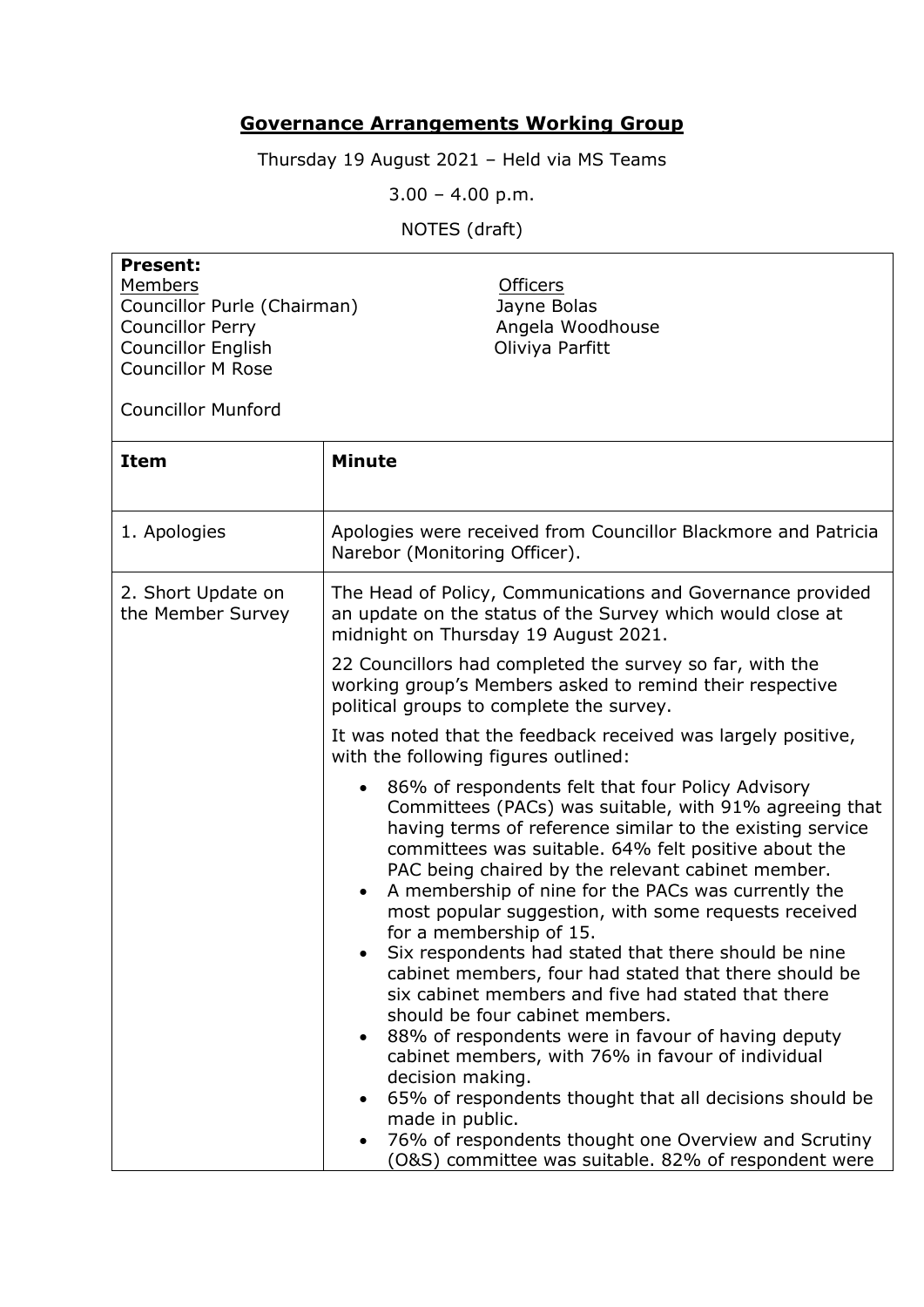|                                                                                                                                                     | in favour of the O&S committee being chaired by a<br>Councillor not of the administration.<br>A membership of nine for the O&S committee was the<br>most popular suggestion. Suggestions of a membership<br>of 15 had been received.<br>86% respondents were in favour of retaining the current<br>public engagement arrangements. Whilst there were<br>positive responses for questions to the Leader and<br>Cabinet Members from the public, only 43% of<br>respondents supported public speaking at cabinet<br>meetings. It was noted that public speaking could be<br>explored further with Councillors, to ascertain whether<br>there was a reason for that level of support, such as<br>greater pre-decision scrutiny through the PACs being the<br>appropriate place for public speaking.<br>63% of respondents agreed with the model proposed and<br>felt that it would enable effective decision-making. 64%<br>agreed with the model in principle.<br>In response to questions from the Chairman, Councillors<br>English and M Rose confirmed that they had been contacted by |
|-----------------------------------------------------------------------------------------------------------------------------------------------------|-----------------------------------------------------------------------------------------------------------------------------------------------------------------------------------------------------------------------------------------------------------------------------------------------------------------------------------------------------------------------------------------------------------------------------------------------------------------------------------------------------------------------------------------------------------------------------------------------------------------------------------------------------------------------------------------------------------------------------------------------------------------------------------------------------------------------------------------------------------------------------------------------------------------------------------------------------------------------------------------------------------------------------------------------------------------------------------------|
|                                                                                                                                                     | their group members to provide further clarity on the survey<br>questions and topics covered.                                                                                                                                                                                                                                                                                                                                                                                                                                                                                                                                                                                                                                                                                                                                                                                                                                                                                                                                                                                           |
|                                                                                                                                                     | The group confirmed that the governance arrangements for the<br>Cobtree Manor Estate Charity and Queen's Own Royal West<br>Kent Regiment Museum Trust Committees would remain under<br>the new governance system.                                                                                                                                                                                                                                                                                                                                                                                                                                                                                                                                                                                                                                                                                                                                                                                                                                                                       |
|                                                                                                                                                     | The full results report from the Member Survey would be sent<br>to the group once available.                                                                                                                                                                                                                                                                                                                                                                                                                                                                                                                                                                                                                                                                                                                                                                                                                                                                                                                                                                                            |
| 3. Structure and<br>Headings for the<br>report to be presented<br>to the Democracy and<br><b>General Purposes</b><br>Committee 8<br>September 2021. | In response to questions from the Head of Policy,<br>Communications and Governance, the group confirmed that the<br>report to the Democracy and General Purposes (D&GP)<br>Committee should focus on the principles behind the proposed<br>model and the work undertaken by the group, including<br>providing copies of the minutes, structure and decision-making<br>diagrams.                                                                                                                                                                                                                                                                                                                                                                                                                                                                                                                                                                                                                                                                                                         |
|                                                                                                                                                     | The positive feedback received on the hybrid-executive model<br>created would be highlighted.                                                                                                                                                                                                                                                                                                                                                                                                                                                                                                                                                                                                                                                                                                                                                                                                                                                                                                                                                                                           |
|                                                                                                                                                     | The report would propose that full council be recommended to<br>agree the proposed model, or that a new model be proposed.                                                                                                                                                                                                                                                                                                                                                                                                                                                                                                                                                                                                                                                                                                                                                                                                                                                                                                                                                              |
| 4. Structure of the<br>Member Briefing                                                                                                              | In considering how the Member Briefing would be delivered, the<br>Chairman stated that he had considered giving the presentation<br>alongside Councillor English.                                                                                                                                                                                                                                                                                                                                                                                                                                                                                                                                                                                                                                                                                                                                                                                                                                                                                                                       |
|                                                                                                                                                     | This was supported by the group as it would highlight the<br>importance of the Member-led discussions and decisions that                                                                                                                                                                                                                                                                                                                                                                                                                                                                                                                                                                                                                                                                                                                                                                                                                                                                                                                                                                |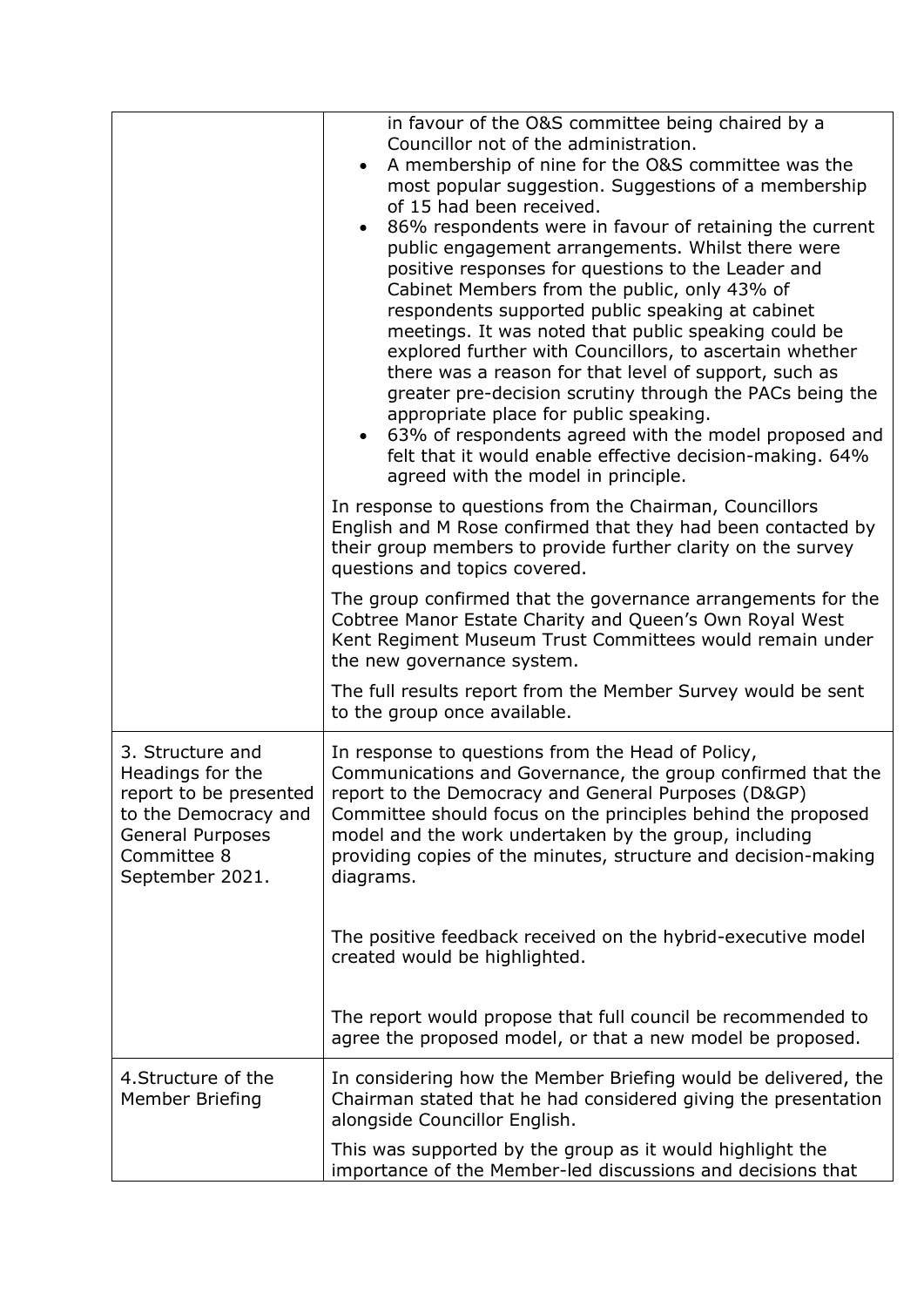|                                                                                                                     | had been made in creating the proposed model, alongside the<br>cross-party support that it had received.                                                                                                                                                                                                                                                                                                           |
|---------------------------------------------------------------------------------------------------------------------|--------------------------------------------------------------------------------------------------------------------------------------------------------------------------------------------------------------------------------------------------------------------------------------------------------------------------------------------------------------------------------------------------------------------|
|                                                                                                                     | The Head of Policy, Communications and Governance and the<br>Democratic Services Officer would draft a presentation and<br>send this to the Chairman by 26 August 2021, for final approval<br>by the 31 August 2021. This would allow enough time for any<br>necessary changes before the briefing was held on the 2<br>September 2021.                                                                            |
|                                                                                                                     | The presentation would be shared with the working group once<br>it had been finalised.                                                                                                                                                                                                                                                                                                                             |
| 5. Further<br>consideration of the<br>protocols for<br>discussion forums (as<br>per Chairman's<br>previous diagram) | The group considered the importance of having greater<br>structure to decision forums through the access to the<br>associated documents and minutes resulting from these<br>meetings.                                                                                                                                                                                                                              |
|                                                                                                                     | It was agreed in principle that further structure was needed,<br>but that this would be considered at a later stage in the process<br>of changing governance arrangements.                                                                                                                                                                                                                                         |
| 6. Any Other Business                                                                                               | The Head of Policy, Communications and Governance stated<br>that legal services had advised that the sub-committees<br>associated with the Council's Policy and Resources Committee<br>(focusing on employment and senior staff appraisals) could not<br>sit within the remit of the Corporate Services Policy Advisory<br>Committee. This was due to these functions falling within the<br>remit of full Council. |
|                                                                                                                     | It was suggested that these sub-committees fall within the<br>remit of the Democracy and General Purposes Committee once<br>the new governance arrangements were implemented.                                                                                                                                                                                                                                      |
|                                                                                                                     | It was agreed that the Group would meet on Monday 23 August<br>to discuss the final results of the Member Survey. Any concerns<br>would then be able to be addressed during the Member Briefing<br>being held on the 2 September 2021.                                                                                                                                                                             |
| 7. Summary of<br><b>Agreed Actions</b>                                                                              | <b>Actions: That</b>                                                                                                                                                                                                                                                                                                                                                                                               |
|                                                                                                                     | 4. The report on the proposed governance arrangements for<br>the 8 September 2021 meeting of the Democracy and<br>General Purposes Committee meeting be written by the<br>Head of Policy, Communications and Governance and the<br>Democratic Services Officer;                                                                                                                                                    |
|                                                                                                                     | 5. The Head of Policy, Communications and Governance and<br>the Democratic Services Officer would draft a<br>presentation for the Member Briefing to be provided to<br>the Chairman by 26 August 2021;                                                                                                                                                                                                             |